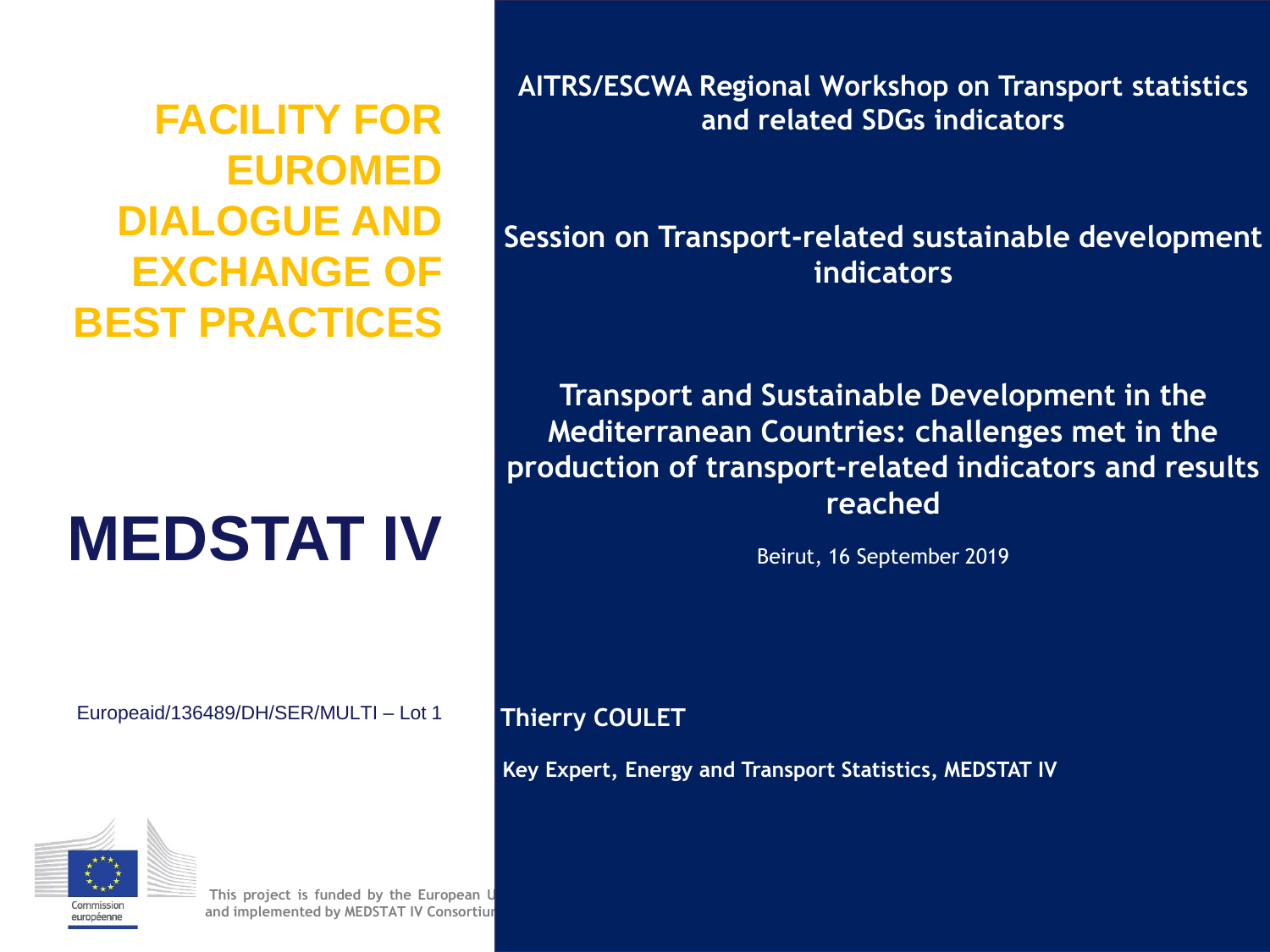

- **Indicators in focus**
- **Overall picture of answers**
- **Major problems faced**
- **The regional publication on « Energy, Transport and Sustainable Development in the Mediterranean Countries »**

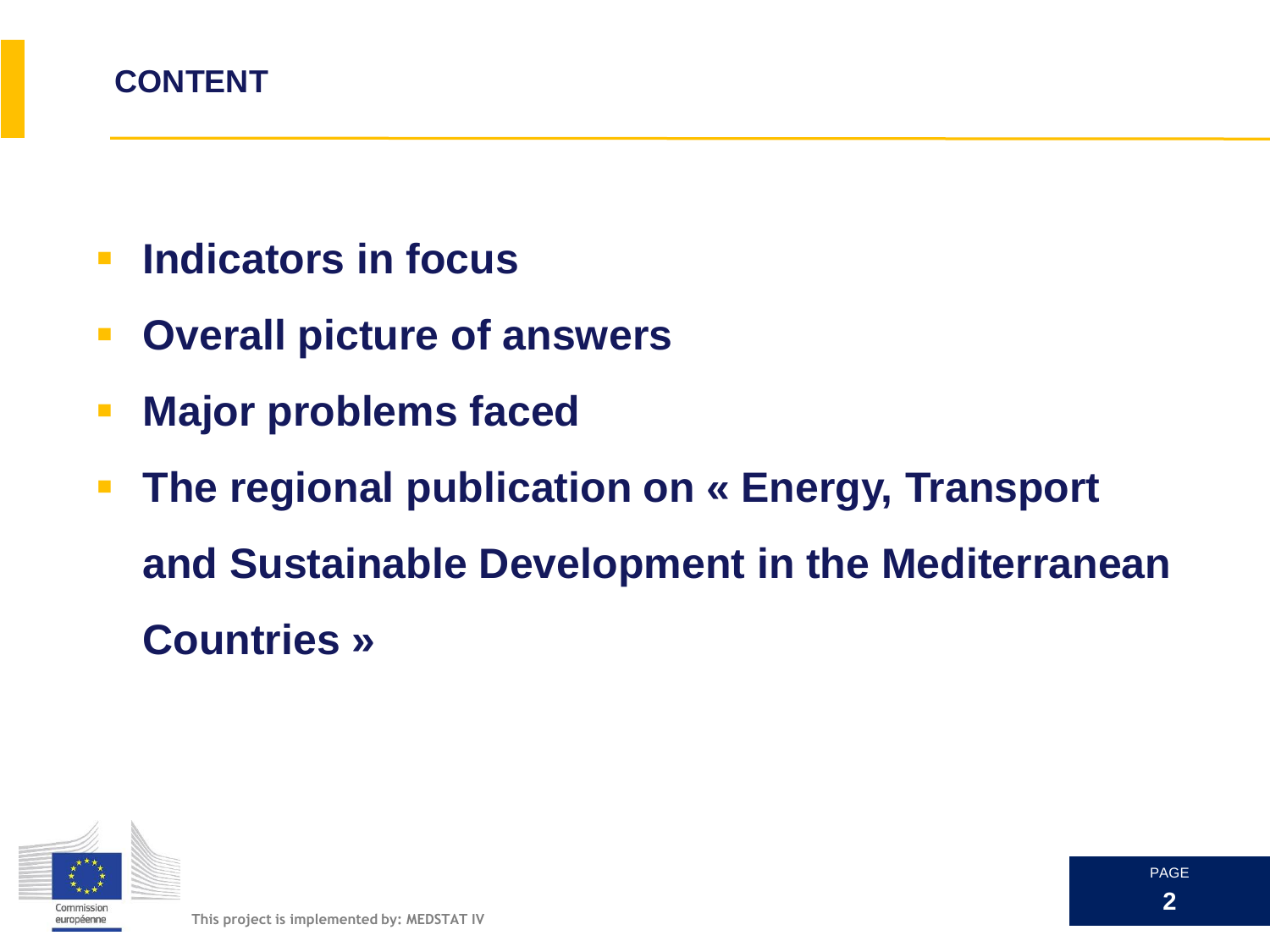### **INDICATORS IN FOCUS**

3.6.1. Death rate due to road traffic injury (number or %) (Tier 1)

9.1.1. Proportion of the rural population who live within 2 km of an all-season road (%) (Tier 2)

9.1.2. Passenger transport volumes, by mode of transport (Tier 1)

*Volume of domestic railway passenger transport in pkm*

*Volume of domestic road passenger transport in pkm*

*Volume of air passenger transport (number of arrivals and departures at national airports)*

*Volume of maritime passenger transport (number of arrivals and departures at national ports)*

9.1.2. Freight transport volumes, by mode of transport (Tier 1)

*Volume of domestic railway freight transport in tkm*

*Volume of domestic road freight transport in tkm*

*Volume of air freight transport (volume of freight loaded and unloaded at national airports in tonnes)*

*Volume of maritime freight transport (volume of freight loaded and unloaded at national ports in tonnes)*

11.2.1. Proportion of population that has convenient access to public transport (%) (Tier 2)

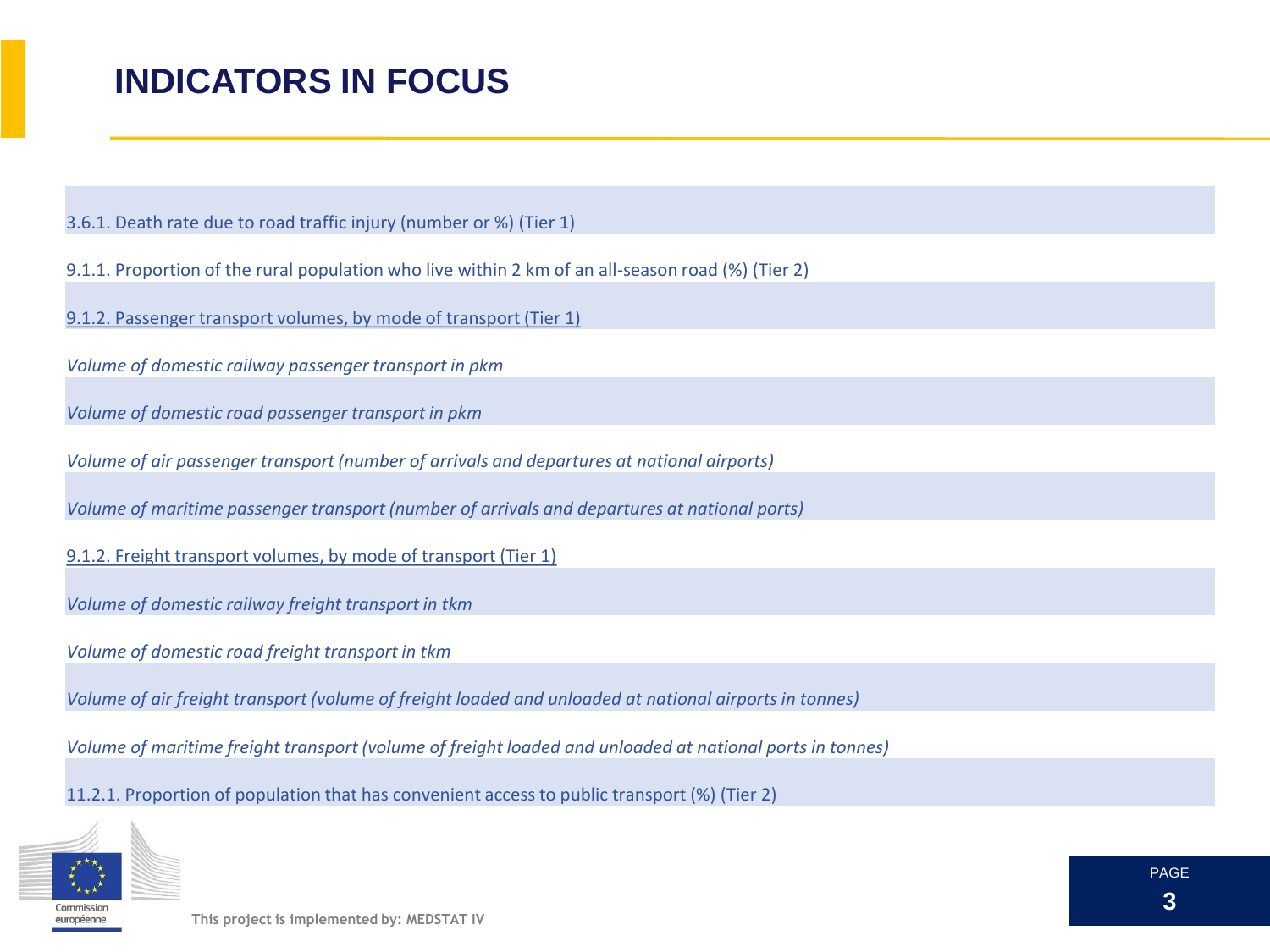### **OVERALL PICTURE OF ANSWERS**

| 2017                                                                                                     | <b>DZ</b> | EG | Ш          | JO(1) | LB(1) | MO(1)    | PS  | TN      | $\%$ |
|----------------------------------------------------------------------------------------------------------|-----------|----|------------|-------|-------|----------|-----|---------|------|
| 3.6.1. Death rate due to road traffic injury (number or %)                                               | 3 6 3 9   |    |            |       | 472   | 4,69     | 108 | 1369    | 62,5 |
| 9.1.1. Proportion of the rural population who live within 2 km of an all-season road (%)                 |           |    |            |       |       | 79,30    |     |         | 12,5 |
|                                                                                                          |           |    |            |       |       |          |     |         |      |
| 9.1.2. Passenger transport volumes, by mode of transport                                                 |           |    |            |       |       |          |     |         |      |
| Volume of domestic railway passenger transport in pkm                                                    | 1550      |    | 2765,0     |       |       | 5 2 0 8  |     | 1164,1  | 50,0 |
| Volume of domestic road passenger transport in pkm                                                       |           |    |            |       |       |          |     |         | 0,0  |
|                                                                                                          | 14 2 9 5  |    | 20 462,7   | 7622  | 7,6   | 18 2 3 7 |     | 8934    | 75,0 |
| Volume of air passenger transport (number of arrivals and departures at national airports)               |           |    |            |       |       |          |     |         |      |
| Volume of maritime passenger transport (number of arrivals and departures at national ports)             | 722 612   |    | 176 347    | 317   |       | 4,97     |     | 738,0   | 62,5 |
| 9.1.2. Freight transport volumes, by mode of transport                                                   |           |    |            |       |       |          |     |         |      |
| Volume of domestic railway freight transport in tkm                                                      | 1 0 0 9   |    | 1 3 8 0, 5 | 364   |       | 3831     |     | 679     | 62,5 |
|                                                                                                          |           |    |            |       |       |          |     |         | 0,0  |
| Volume of domestic road freight transport in tkm                                                         |           |    |            |       |       |          |     |         |      |
| Volume of air freight transport (volume of freight loaded and unloaded at national airports in tonnes)   | 47 993    |    | 326 148    | 105   | 85,3  | 68 698   |     | 35,1    | 75,0 |
| Volume of maritime freight transport (volume of freight loaded and unloaded at national ports in tonnes) | 120 355   |    | 57936      | 16767 | 8,8   | 121,06   |     | 23 10 5 | 75,0 |
|                                                                                                          |           |    |            |       |       |          |     |         |      |
| 11.2.1. Proportion of population that has convenient access to public transport (%)                      |           |    |            |       |       |          |     |         | 0,0  |
| $(1)$ 2016                                                                                               |           |    |            |       |       |          |     |         |      |

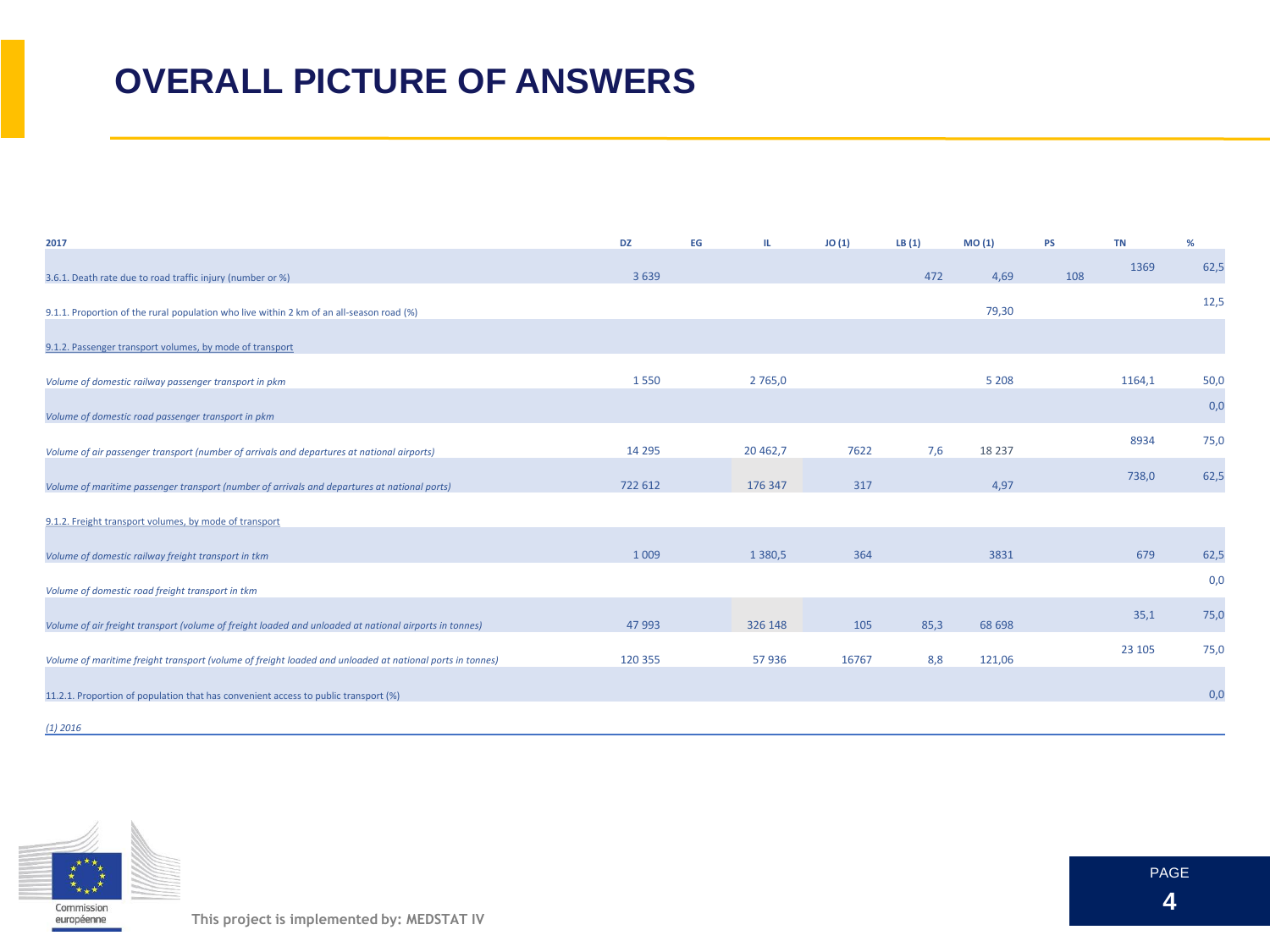### **MAJOR PROBLEMS FACED**

- **Road freight and passengers transport volumes** (9.1.2.a and 9.1.2.b) are the indicators whose production raises the biggest difficulties (Tier 1)
- **Proportion of population that has convenient access to public transport**  (11.2.1.) also raises big difficulties (Tier 2)
- **3.6.1.** (Tier 1): Insufficient frequency of data collection (TN). No direct information but estimation possible based on various sources (LB). Under development in JO. Conceptual difficulty (MO)
- **9.1.1.** (Tier 2): lack of primary data but partial calculation from other indicators possible in some cases (LB, TN). Conceptual difficulty (MO)
- **9.1.2.a** (Tier 1): lack of information on some modes of transport (JO, LB, MO, PS, TN) or insufficient frequency of surveys (IL)
- **9.1.2.b** (Tier 1): lack of information on some modes of transport (JO, TN). Surveys are planned in LB and TN. Again, insufficient frequency of surveys (IL)
- **11.2.1.** (Tier 2): Not available yet in any partner country but under development in some cases (IL, JO). Partial information available in TN. Conceptual difficulty (MO)

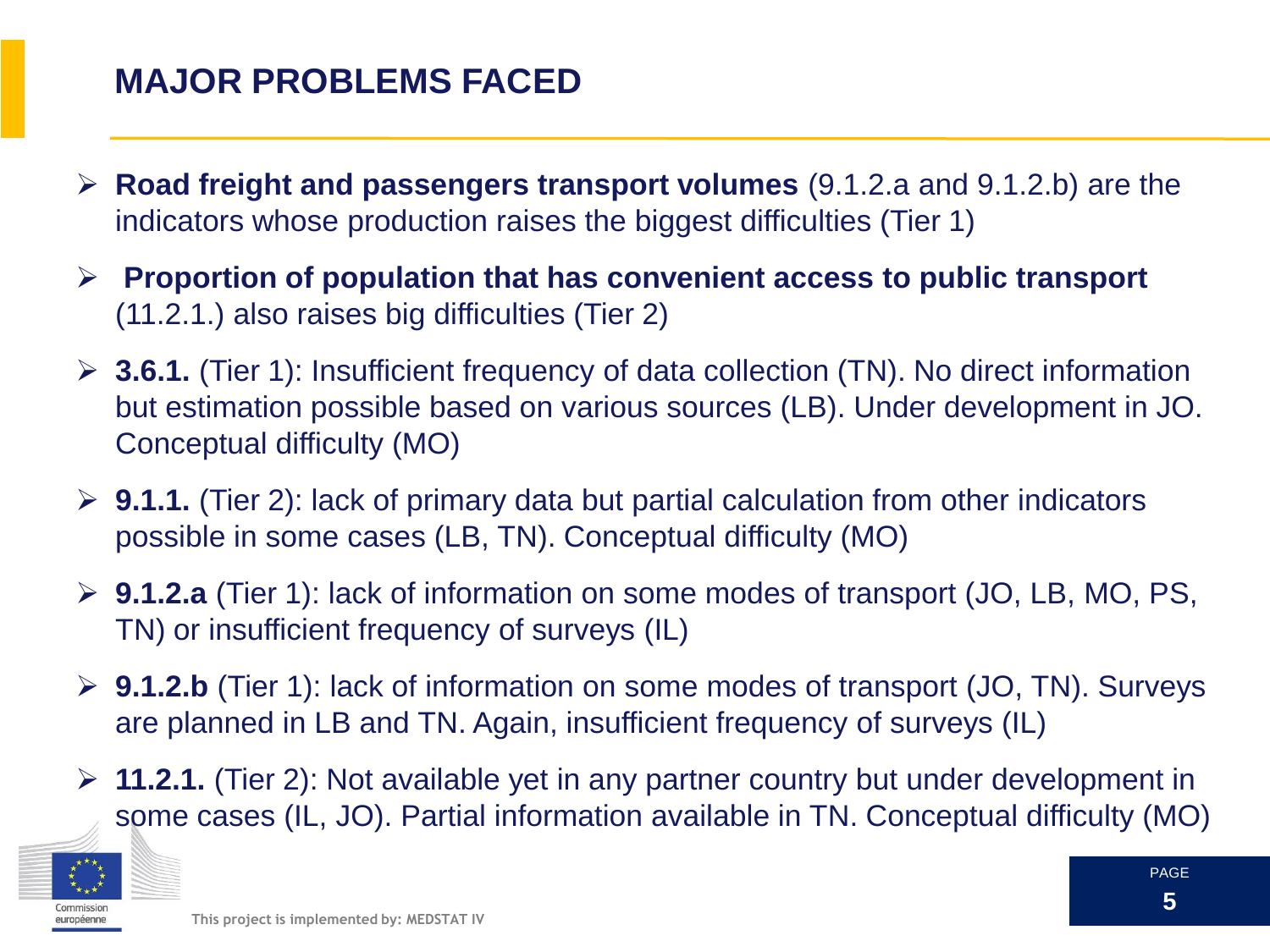#### **The RESULT**



#### **MEDSTAT IV**

#### **Energy, Transport and Sustainable Development in the Mediterranean Countries**

**Insights from the energy and transport<br>statistics of Algeria, Egypt, Israel, Jordan,** Lebanon, Morocco, Palestine and Tunisia

**July 2019** 



This project is funded by The European Union

And implemented by an<br>Expertise France led consortium



PAGE **6**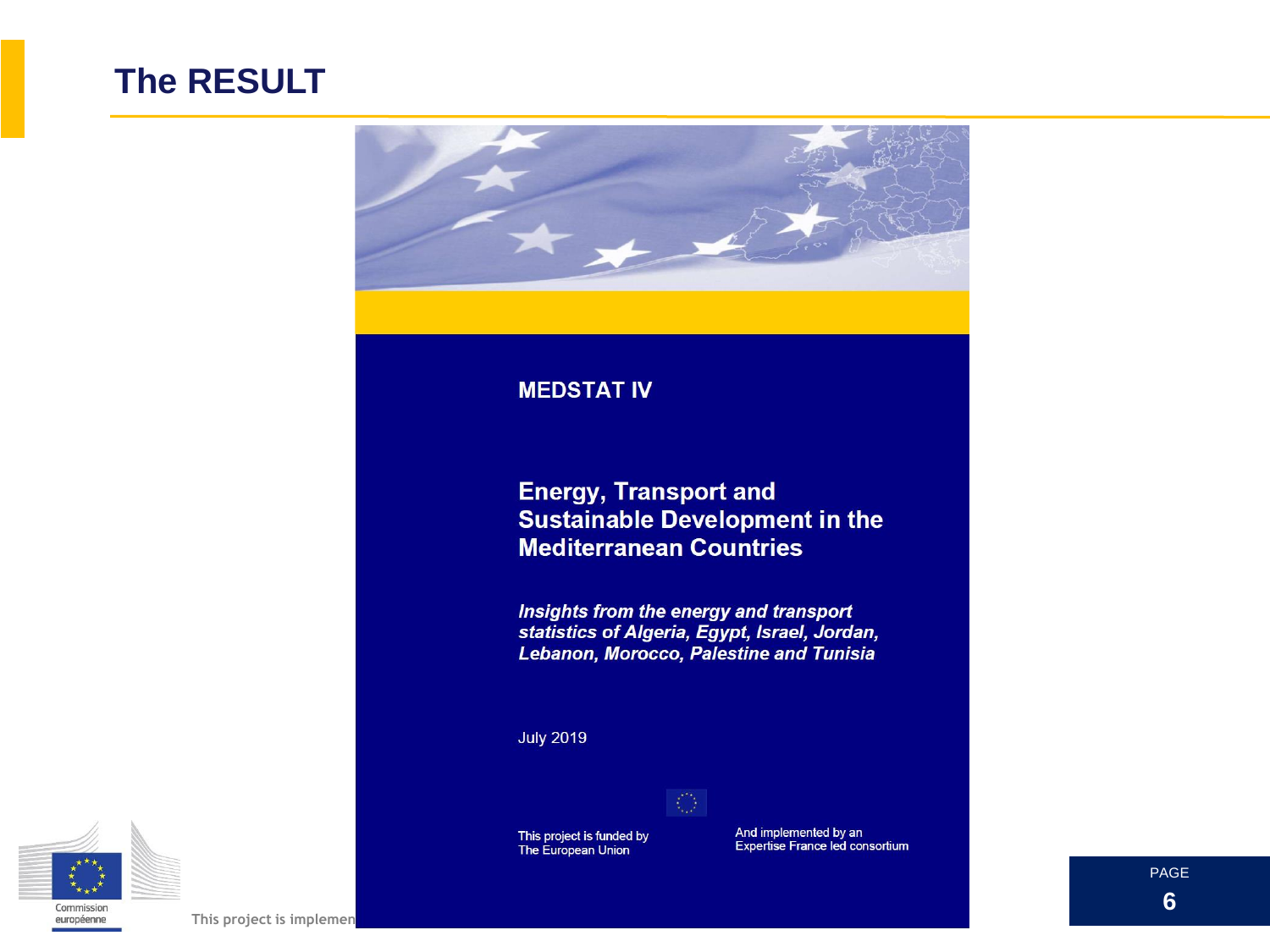

- •**Part I: Energy, transport and SDGs: general introduction** •**Part II: National chapters**
- 
- •**Part III: Conclusion: regional challenges and perspectives**

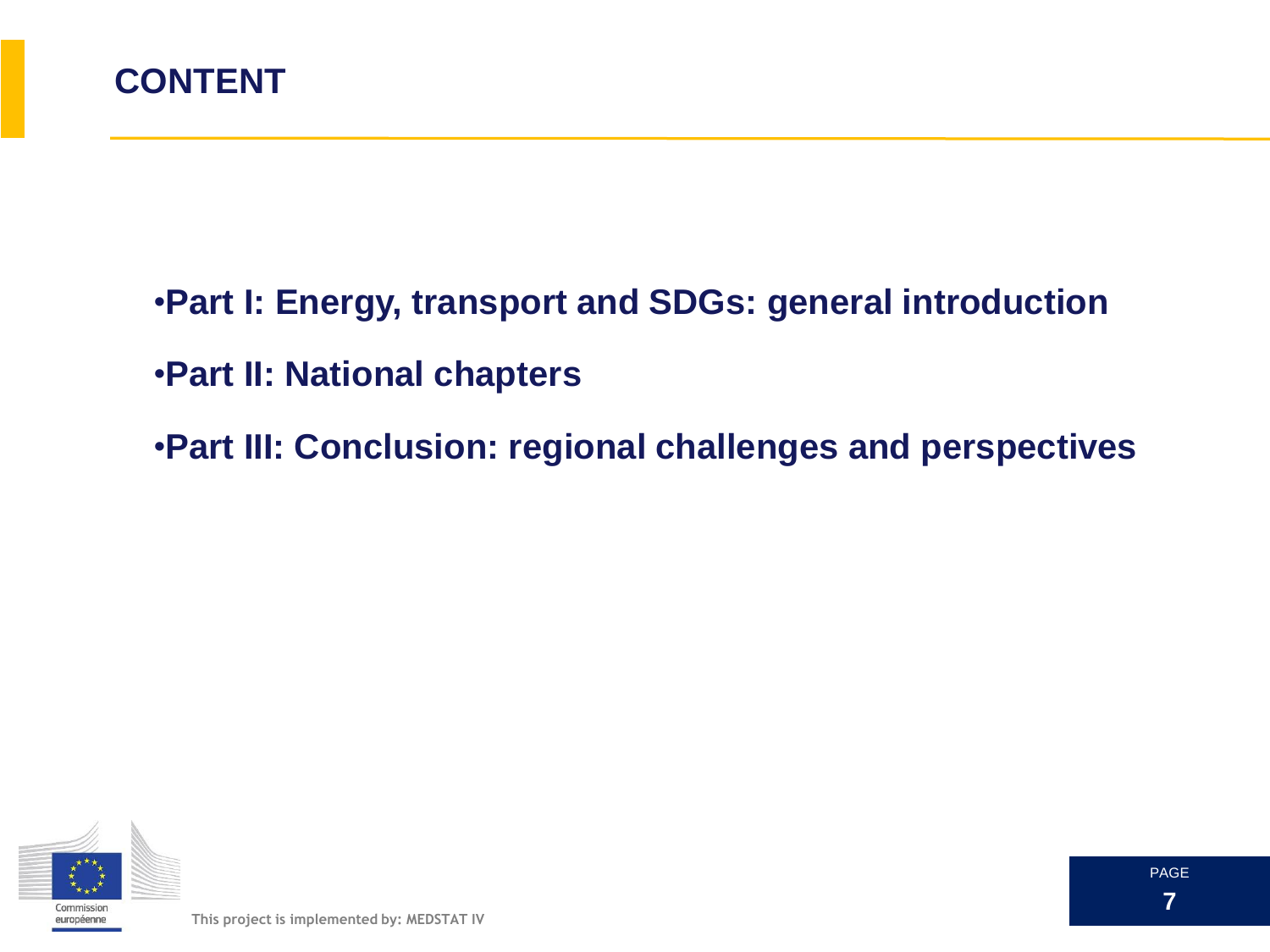#### •General presentation of SDGs

- •Role of energy and transport systems and activities in the achievement of SDGs
- •Details of the SDGs related to energy and transport systems and activities: methodology, critical approach
- •Key strategic lines of energy, transport and SDGs policies in the partner countries, including the Mediterranean Strategy of Sustainable Development
- •International commitments taken by the partner countries with respect to energy, transport and SDGs
- •Monitoring progress through indicators: general principles, MRV systems, NDC Reporting
- •Specific SDG indicators developed by the IAEG in relation to transport systems and activities
- •Methodological guidelines for the production of SDG indicators in relation to energy and transport systems and activities

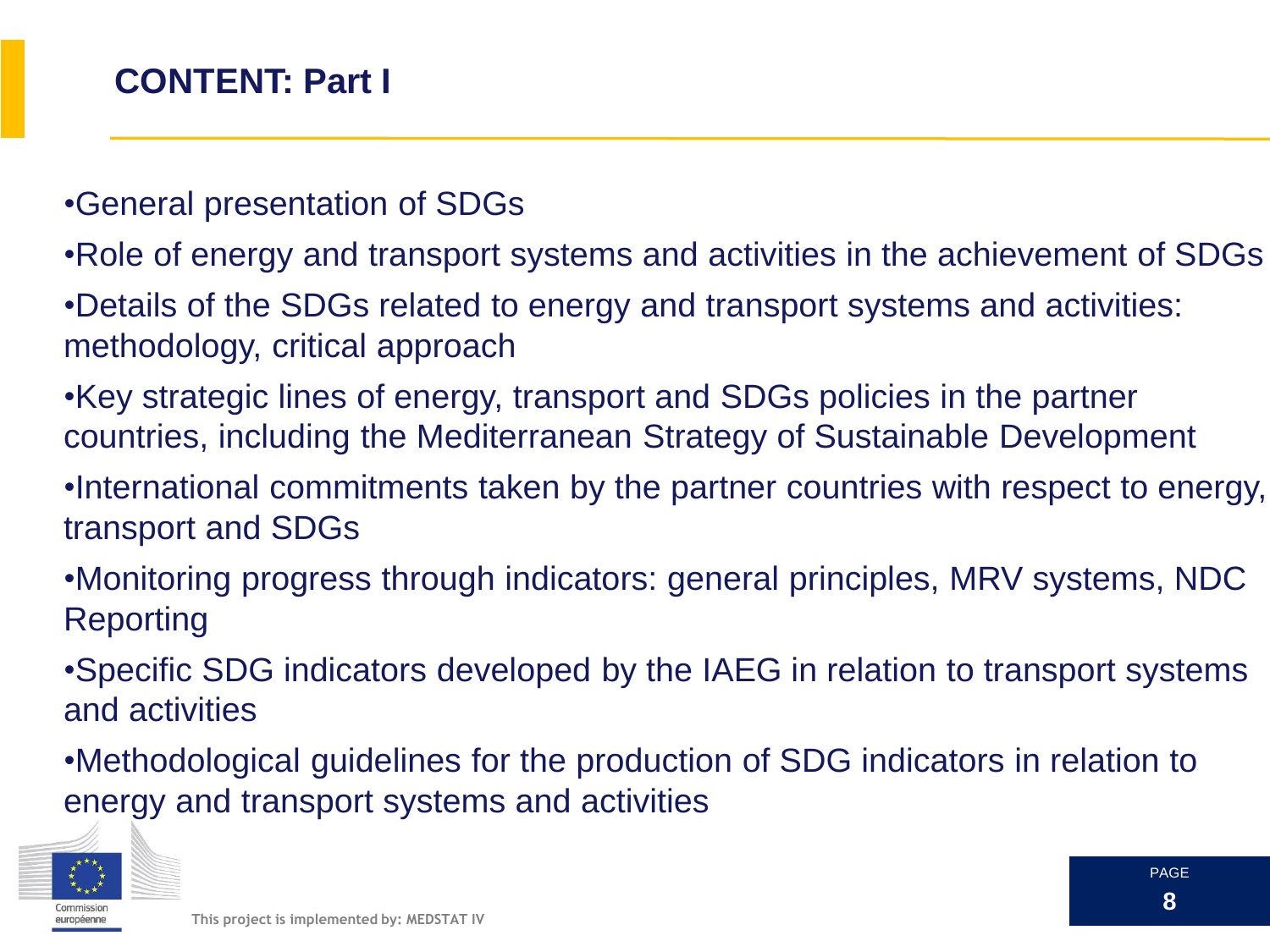•Major problems faced by partner countries in the production of SDG indicators in relation to energy and transport systems and activities

•Economic, technical and environmental performance indicators of energy and transport activities and systems: global logic

•Methodological guidelines for the production of economic, technical and environmental performance indicators of energy and transport activities and systems

•Major problems faced by partner countries in the production of economic, technical and environmental performance indicators of energy and transport activities and systems

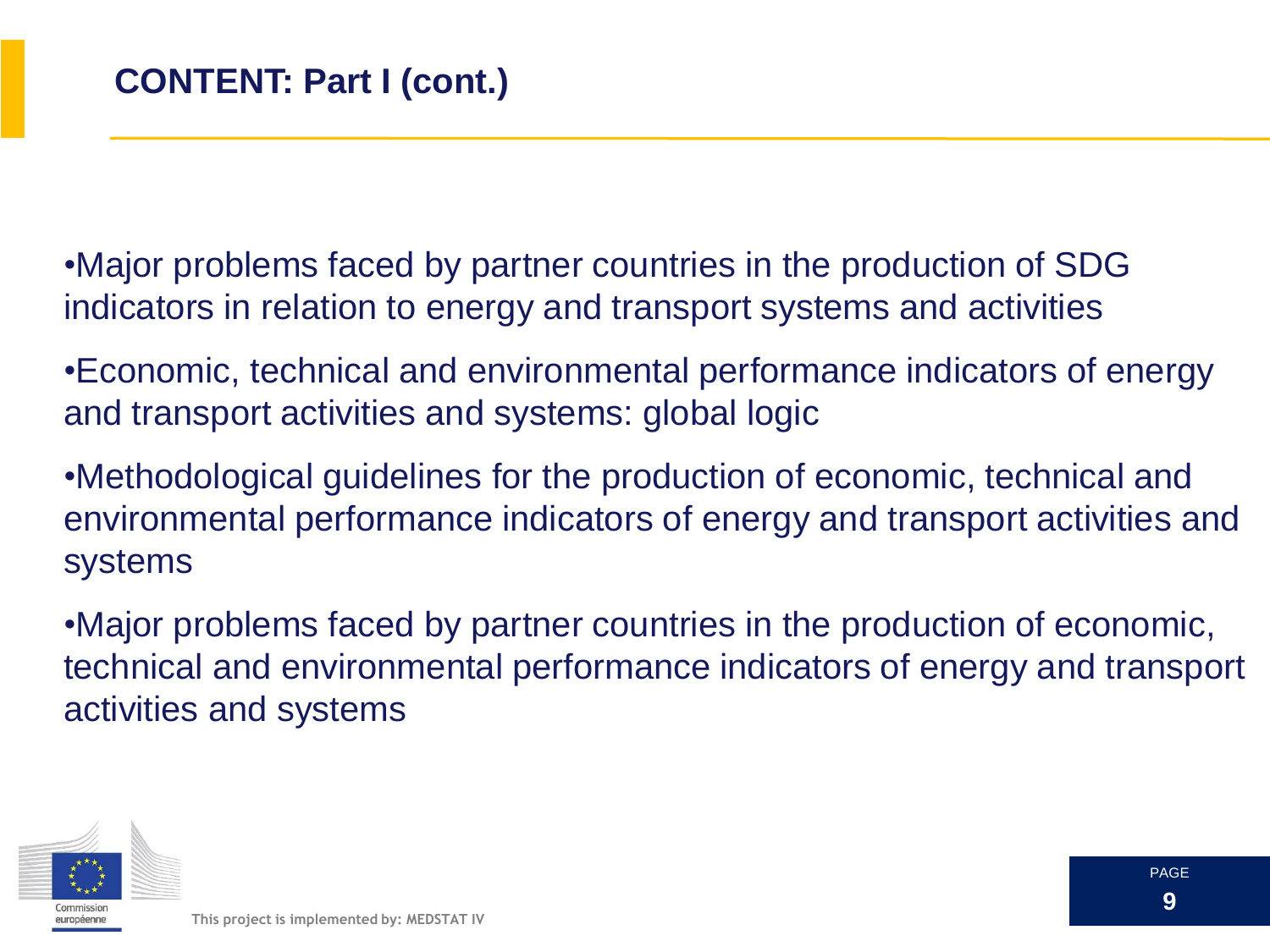•Key strategic lines of energy, transport and SDGs policies in the partner country

•International commitments taken by the partner country with respect to energy, transport and SDGs

•Specific SDG indicators produced in the country in relation to energy and transport systems and activities

•Institutional organisation of the statistical system involved in the production of these indicators

•Key elements of the methodology applied in the production of SDG indicators in relation to energy and transport systems and activities

•Major problems faced in the production of SDG indicators in relation to energy and transport systems and activities

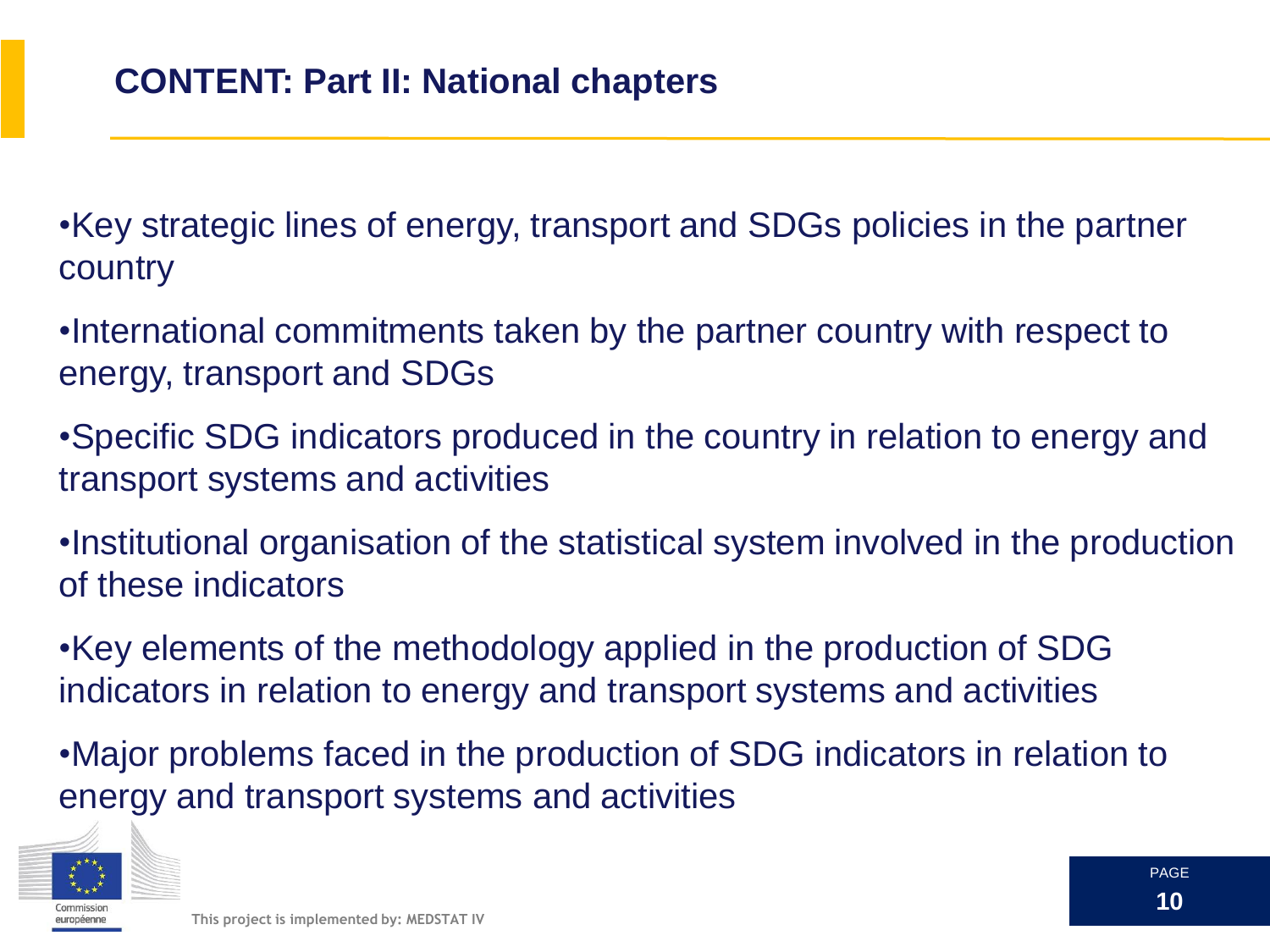•Other economic, technical and environmental performance indicators produced in the country in relation to energy and transport systems and activities

•Key elements of the methodology applied in the production of economic, technical and environmental performance indicators

•Major problems faced in the production of economic, technical and environmental performance indicators

•Key observations stemming from the analysis of SDG and other economic, technical and environmental performance indicators related to energy and transport activities and systems: past evolutions and current state

•Challenges and possible perspectives

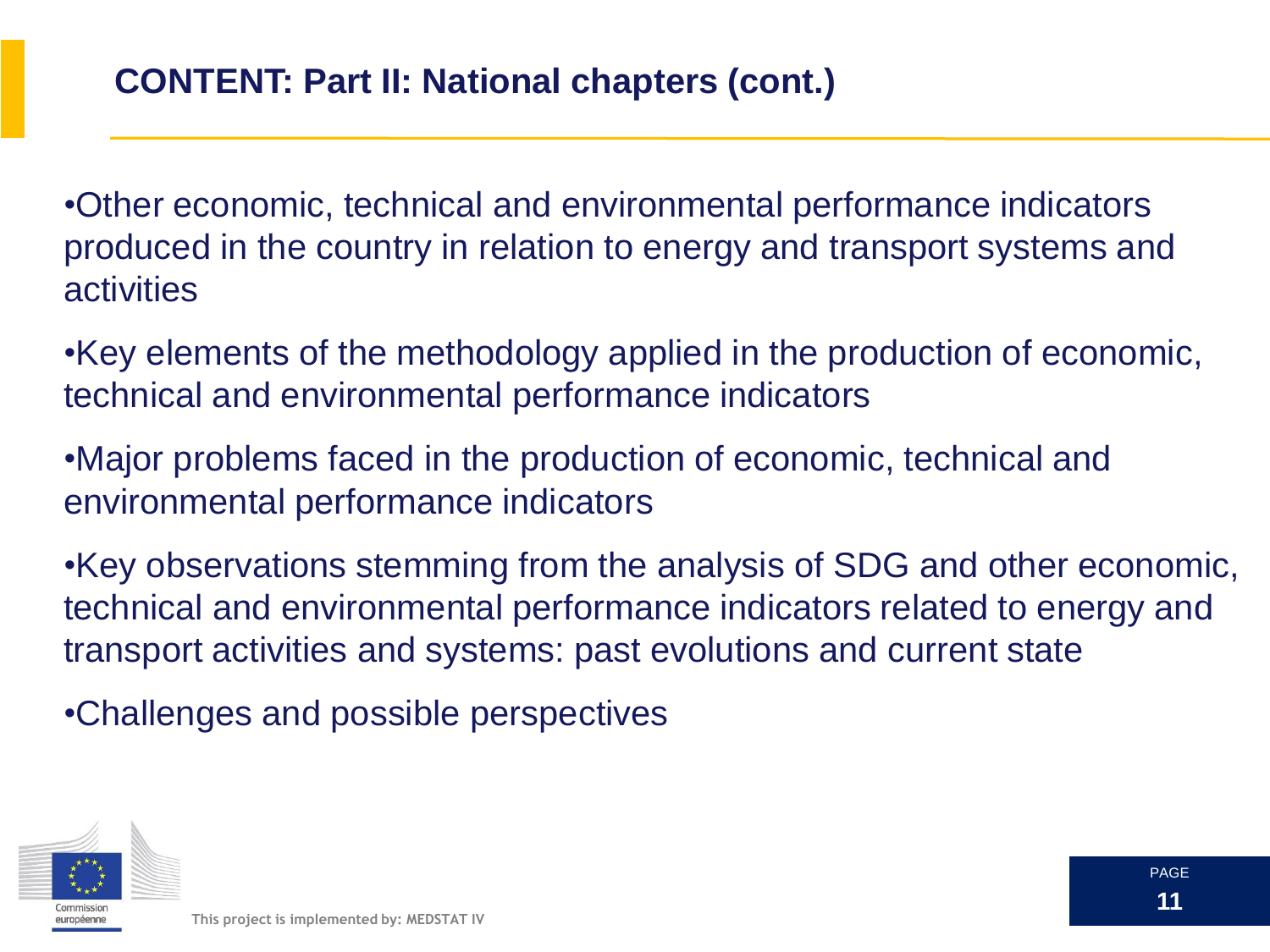- •Common regional challenges regarding energy, transport and SDGs
- •Convergences between various dimensions of economic, technical and environmental performance of energy and transport activities and systems
- •Possible conflicts between various dimensions of economic, technical and environmental performance of energy and transport activities and systems
- •How to enhance convergences and to resolve conflicts?
- •Possible perspectives